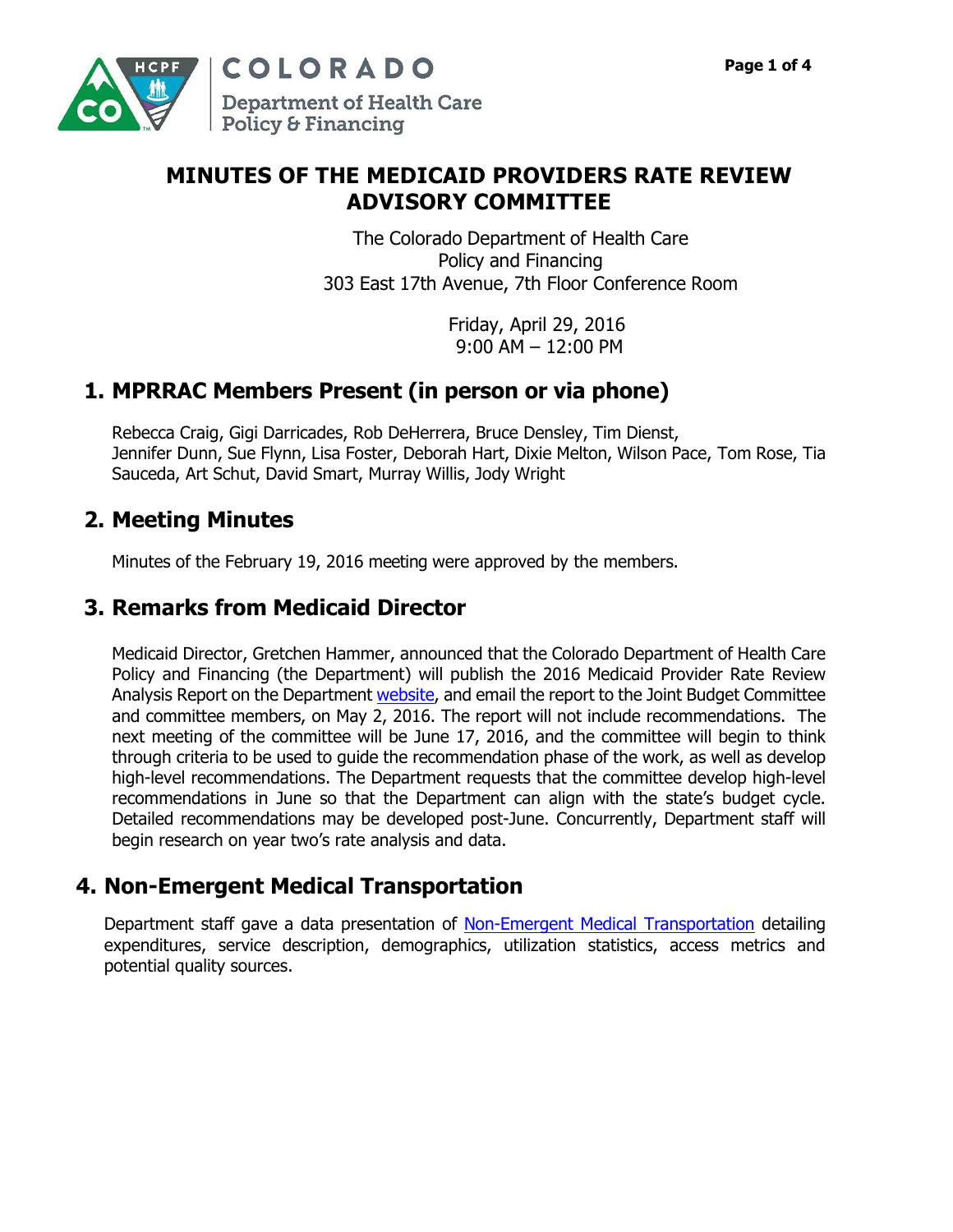### **5. Emergency Medical Transportation**

Department staff gave a data presentation of [Emergency Medical Transportation](https://www.colorado.gov/pacific/sites/default/files/MPRRAC%20Presentation%20-%204-29-2016.pdf) detailing expenditures, service description, demographics, utilization statistics, access metrics and potential quality sources.

#### **Committee Comment:**

Tim Dienst commented that EMT services are a public good that provides the same quality and care of service to everyone and cannot exclude anyone from their service and that EMT staff are on-call 24 hours a day, 7 days a week. He noted expansion is impacting their ability to pay bills and in the long-term will impact quality and access to care, especially in rural areas.

#### **Public Comment:**

Ken Shallenberger commented that EMS is less of a safety net for the Medicaid population and more of a primary option, and that it does not pay to pick up a Medicaid patient. Ken noted that EMT services are only reimbursed when a Medicaid patient is transported to a hospital. He also stated that expansion in rural areas is putting a strain on services.

Christopher Montera, representing Eagle County Paramedic Services (ECPS), commented that Medicaid patient billing quadrupled since the advent of the Affordable Care Act (ACA) and unreimbursable care has caused a strain on their system. He said that Medicare reimburses ECPS at a higher rate (\$.45 on the dollar) than Medicaid (\$.07 on the dollar). Chris said ECPS wants to be a part of the solution to finding alternate destinations for patients.

Tim Dienst read a comment from Kathleen Mayer, representing Flight for Life Colorado: Air medical programs' fixed costs are a high percentage of her budget. Aircraft leases, fuel, insurance and costs of readiness are typically 70% to 80% of budget and her experience is that Medicaid reimbursement has fallen far behind the costs to provide these services.

### **6. Physician Administered Drugs**

Department staff gave a data presentation of [Physician Administered Drugs](https://www.colorado.gov/pacific/sites/default/files/MPRRAC%20Presentation%20-%204-29-2016.pdf) detailing expenditures, service description, demographics, utilization statistics, access metrics, and potential quality sources.

#### **Public Comment:**

Deborah Profant, representing Alkermes, commented regarding the findings, statistics, costs and reimbursement associated with the drug Vivitrol. Vivitrol, a once a month injectable, which treats opioid and alcohol dependence, should be added as a pharmacy benefit.

Kristin Pareja, representing Otsuka, commented regarding procurement under the pharmacy benefit. She said there are challenges under medical billing for reimbursement for new drugs since J codes are not designed to be product and dose specific. She detailed other issues, including that it can take up to a year for a J code to become available for a new drug and that a J code may cover a variety of drugs with a wide range of prices. Christy said coverage of long acting injectables should be under pharmacy benefit.

Trisha Bush commented on a situation in rural Colorado where Medicaid clients had no access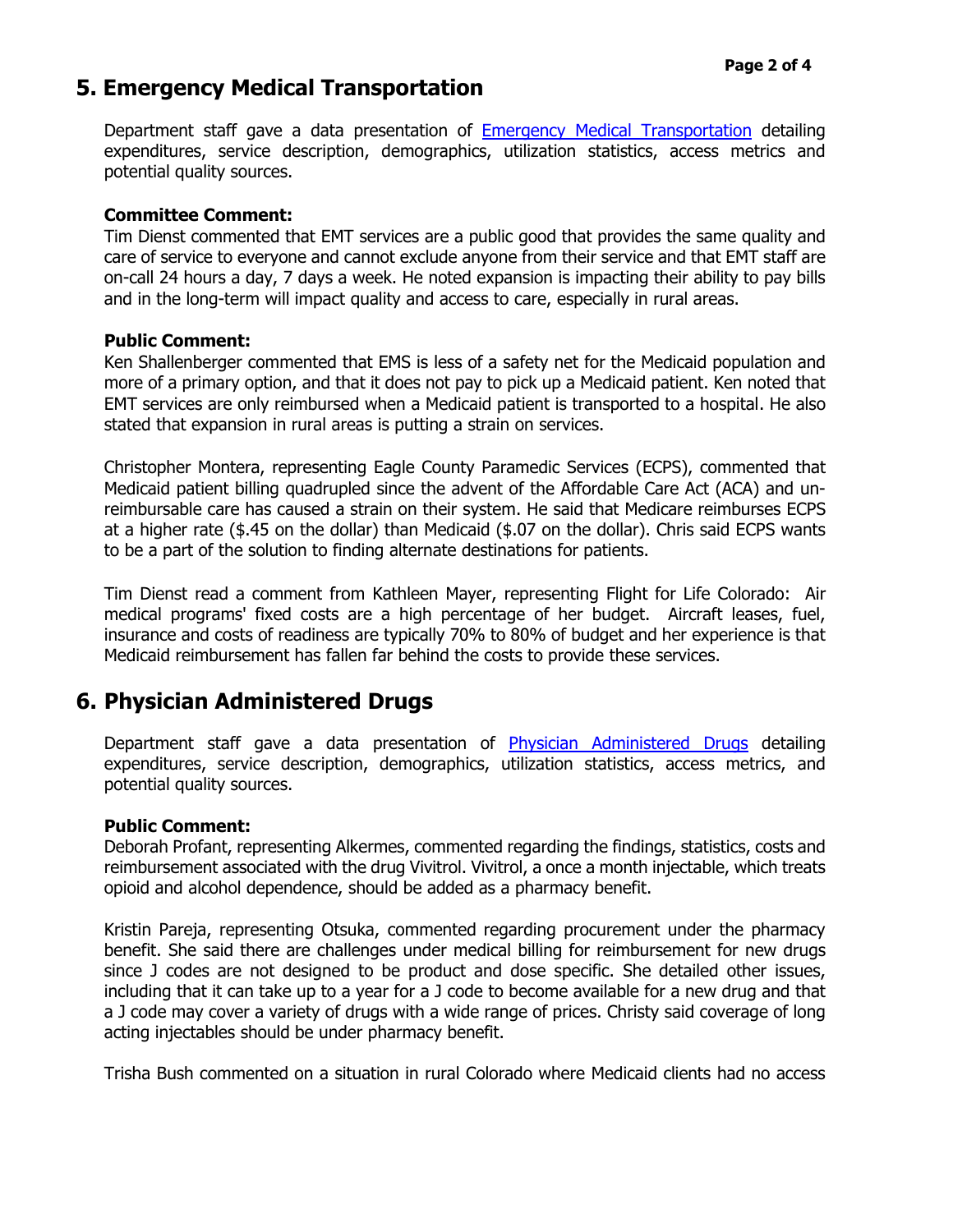#### **Page 3 of 4**

to long acting injectables and the burden of providing the medication to clients falls on providers, causing a financial burden. She suggested the committee should look at the Medicaid formulary and allow long acting injectables to be covered as a pharmacy benefit and to be administered in out-patient centers. Currently medications can only be administered in a long-term care facility or home, and travel to the home is a time burden. She suggested making long acting injectables a pharmacy benefit so that clients can access the medication and community mental health centers can administer the medication.

Becky Howard commented on the effectiveness of long acting injectables in preventing hospitalizations, etc. and said they should be part of the pharmacy benefit.

Josh Bruin commented with regard to Vivitrol and supports making it a pharmacy benefit in addition to certain anti-psychotic drugs. He said Vivitrol is a crucial piece of the process used to fight opioid addiction and it would be helpful if it were a pharmacy benefit. He said this would assist in the development of infrastructure to expand access and curb the growth of opioid deaths.

Department Comment: The pharmacy benefit is managed under our Clinical Office, under the guidance of Medical Director, Judy Zerzan. Understanding stakeholder concerns, the Department commits to provide the committee with the appropriate level of background information. A memo will be prepared that includes budget and legal implications and the regulatory path forward. The memo will be an informational document only, and will not communicate any particular perspective of the department.

Jacob Hansmeier commented that Colorado already covers other injectables under the pharmacy benefit and we could probably mirror that with other products. He would also like to see rates increased or services moved to the pharmacy benefit.

Elizabeth Cookson commented that this is also an issue for Federally Qualified Health Centers (FQHC), community mental health centers, integrated care, and the care of homeless populations. She stated it wouldn't be if long acting injectables were a pharmacy benefit.

Doyle Forrestal commented that losses in FY 2014-15 involving injectables were about \$700,000, from a total of 13 community mental health centers.

Jeff Harnsberger commented that long acting injectables improve the quality of life for clients and having them as a pharmacy benefit will improve outcomes. He said he did not support long acting injectables as a specialty pharmacy service because making long acting injectibles a specialty pharmacy service would increase the cost and decrease the access. They should be available at all pharmacies.

Larry Martinez commented that barriers to long acting injectable access have led to a decrease in clinical outcomes within patient populations and an increase in cost of overall care. He would like the committee to recommend moving this class of long acting injectables medications to a prescription benefit versus a medical benefit.

### **7. Next Steps**